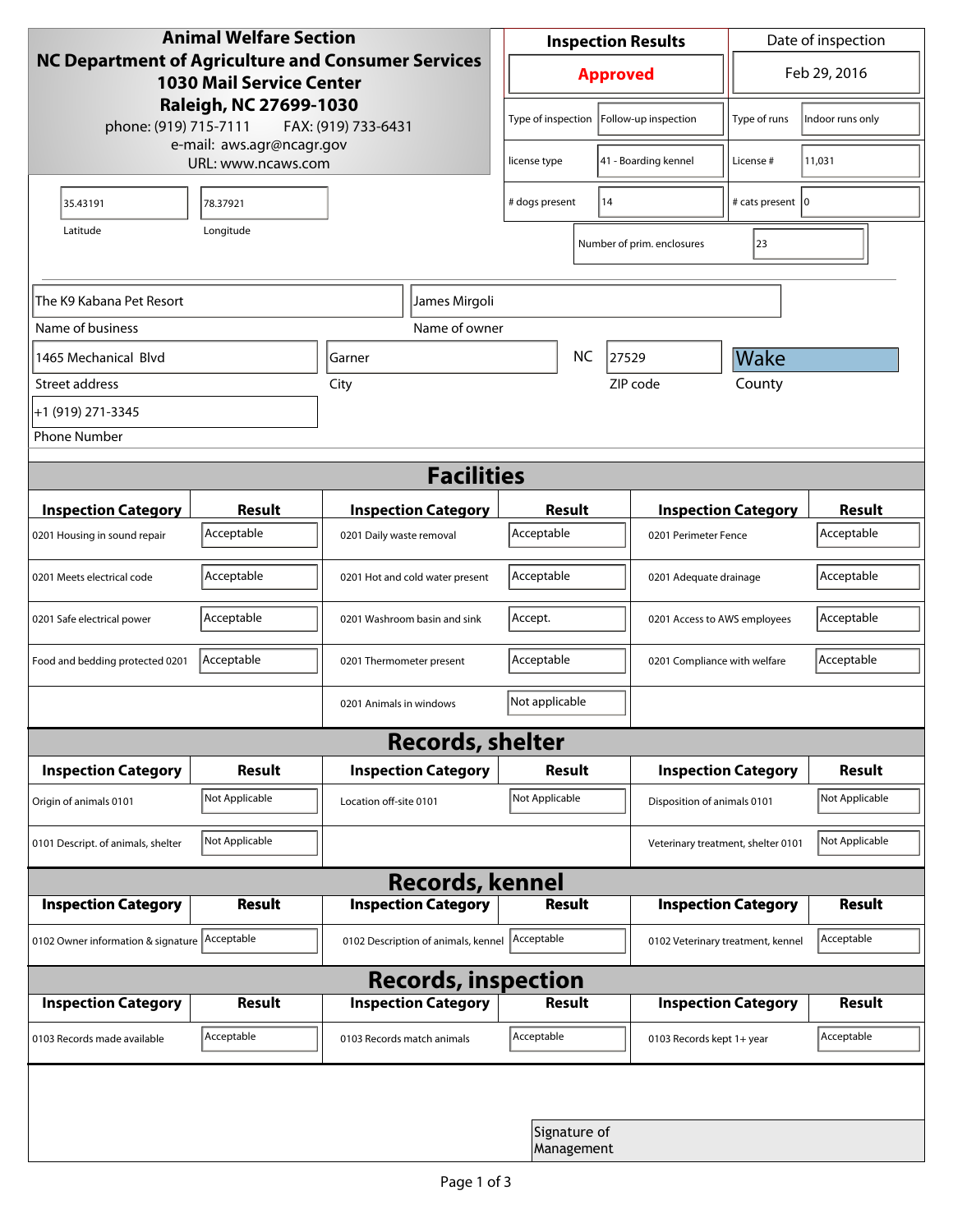| <b>Animal Welfare Section, NCDA&amp;CS</b> |                |                                                  | <b>Inspection Results</b>  |                                     | Date of inspection             |                |  |  |
|--------------------------------------------|----------------|--------------------------------------------------|----------------------------|-------------------------------------|--------------------------------|----------------|--|--|
| Inspection Report, continued               |                |                                                  | <b>Approved</b>            |                                     | Feb 29, 2016                   |                |  |  |
|                                            |                |                                                  |                            |                                     |                                | <b>NC</b>      |  |  |
| The K9 Kabana Pet Resort                   |                | James Mirgoli                                    |                            | Garner                              |                                |                |  |  |
| <b>Indoor facilities</b>                   |                |                                                  |                            |                                     |                                |                |  |  |
| <b>Inspection Category</b>                 | Result         | <b>Inspection Category</b>                       | Result                     | <b>Inspection Category</b>          |                                | <b>Result</b>  |  |  |
| 0202 Ambient temperature, indoor           | Acceptable     | 0202 Ventilation, indoor                         | Acceptable                 | Acceptable<br>0202 Lighting, indoor |                                |                |  |  |
| 0202 Imperv./Sanitary surf., indoor        | Not Acceptable | 0202 Drainage, indoor                            | Acceptable                 |                                     |                                |                |  |  |
|                                            |                | <b>Outdoor facilities</b>                        |                            |                                     |                                |                |  |  |
| <b>Inspection Category</b>                 | Result         | <b>Inspection Category</b>                       | Result                     | <b>Inspection Category</b>          |                                | Result         |  |  |
| 0203 Impervious surfaces, outdoor          | Not Applicable | 0203 Housing, 1 per animal                       | Not Applicable             | 0203 Protection from elements       |                                | Not Applicable |  |  |
| 0203 Owner advised, outdoor                | Not Applicable | 0203 Drainage, outdoor                           | Not Applicable             |                                     |                                |                |  |  |
|                                            |                | <b>Primary enclosures</b>                        |                            |                                     |                                |                |  |  |
| <b>Inspection Category</b>                 | Result         | <b>Inspection Category</b>                       | Result                     | <b>Inspection Category</b>          |                                | Result         |  |  |
| 0204 Drainage prev. cross contam.          | Not Acceptable | 0204 Fence height >= 5 feet                      | Acceptable                 |                                     | 0204 1:10 ratio, person: human |                |  |  |
| 0204 Surf. impervious to moisture          | Acceptable     | 0204 Enclosure is escape proof                   | Acceptable                 | 0204 Cats, $>=$ 4 sq. ft. / adult   |                                | Not Applicable |  |  |
| 0204 Prevent contact with wood             | Acceptable     | 0204 Solid resting surface                       | Acceptable                 | 0204 Cats, $<= 12$ / enclosure      |                                | Not Applicable |  |  |
| 0204 Enclosures in sound repair            | Acceptable     | 0204 Cats, raised resting surface                | Not Applicable             | 0204 Cats, 1 litter pan / 3 adults  |                                | Not Applicable |  |  |
| 0204 Size of enclosure                     | Acceptable     | 0204 Dogs, supervision if > 4                    | Acceptable                 |                                     |                                |                |  |  |
|                                            |                | <b>Feeding</b>                                   |                            |                                     |                                |                |  |  |
| <b>Inspection Category</b>                 | Result         | <b>Inspection Category</b>                       | Result                     | <b>Inspection Category</b>          |                                | Result         |  |  |
| 0205 Feeding, 1x / day, adult              | Acceptable     | 0205 Feeding, 1 bowl / adult                     | Acceptable                 | 0205 Feeding, commercial food       |                                | Acceptable     |  |  |
| 0205 Feeding, bowl in good repair          | Acceptable     | 0205 Feeding, quality food                       | Acceptable                 | 0205 Feeding, bowl is protected     |                                | Acceptable     |  |  |
| 0205 Feeding, 2x / day, young              | Acceptable     |                                                  |                            |                                     |                                |                |  |  |
|                                            |                | <b>Watering</b>                                  |                            |                                     |                                |                |  |  |
| <b>Inspection Category</b>                 | <b>Result</b>  | <b>Inspection Category</b>                       | Result                     |                                     |                                |                |  |  |
| 0206 Watering, continuous access           | Acceptable     | 0206 Watering, bowl in good repair               | Acceptable                 |                                     |                                |                |  |  |
|                                            |                | Sanitation/Employees/Classification & Separation |                            |                                     |                                |                |  |  |
| <b>Inspection Category</b>                 | <b>Result</b>  | <b>Inspection Category</b>                       | Result                     | <b>Inspection Category</b>          |                                | Result         |  |  |
| 0207 Waste removal 2x / day                | Acceptable     | 0207 Grounds overgrown                           | Acceptable                 | 0207 Young given social interact.   |                                | Not Applicable |  |  |
| 0207 Animals removed while clean           | Acceptable     | 0207 Pest Control                                | Acceptable                 | 0207 Species separated              |                                | Acceptable     |  |  |
|                                            |                |                                                  | Signature of<br>Management |                                     |                                |                |  |  |